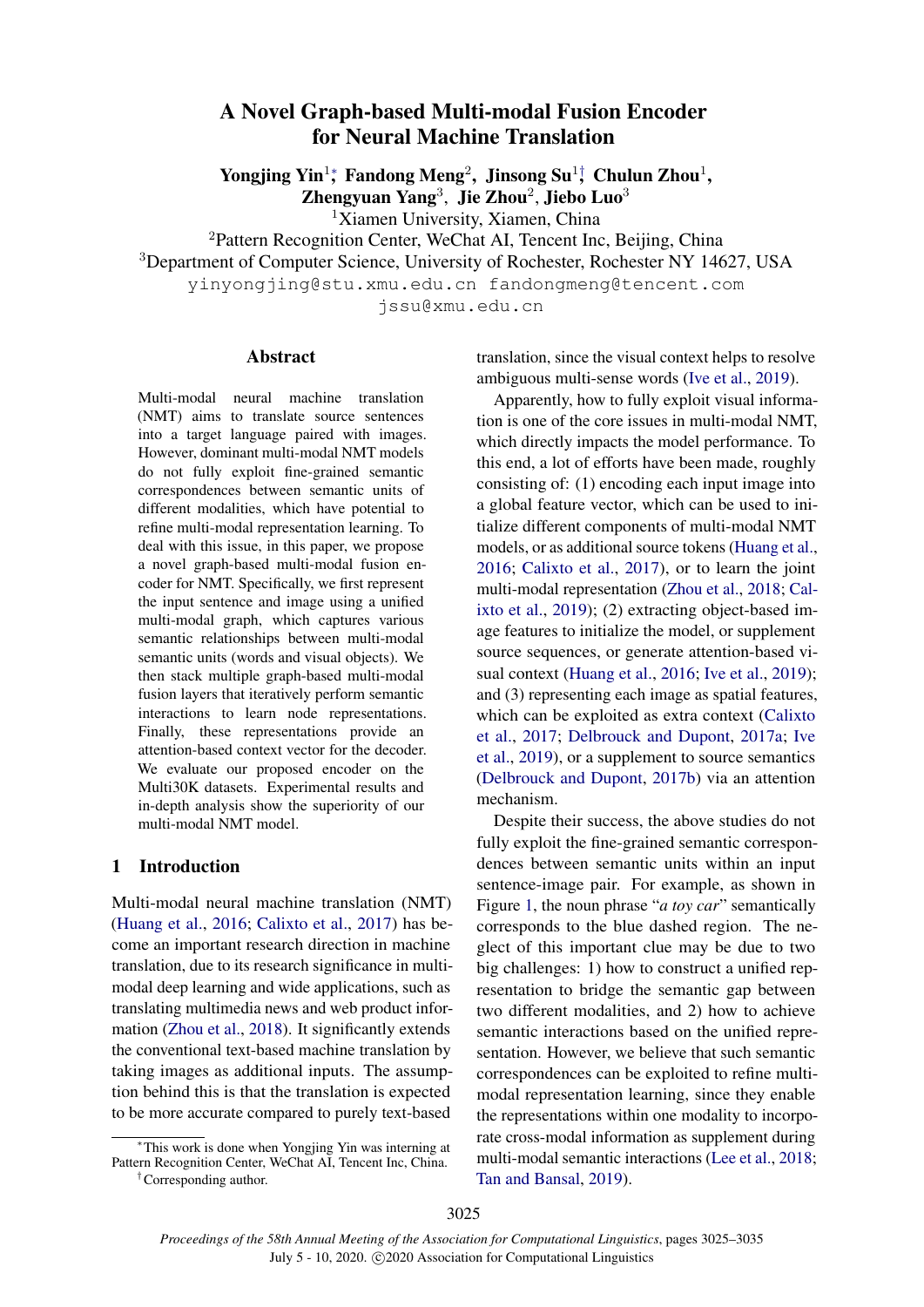<span id="page-1-0"></span>

Figure 1: The multi-modal graph for an input sentence-image pair. The blue and green solid circles denote textual nodes and visual nodes respectively. An intra-modal edge (dotted line) connects two nodes in the same modality, and an inter-modal edge (solid line) links two nodes in different modalities. Note that we only display edges connecting the textual node "*playing*" and other textual ones for simplicity.

In this paper, we propose a novel graph-based multi-modal fusion encoder for NMT. We first represent the input sentence and image with a unified multi-modal graph. In this graph, each node indicates a semantic unit: *textual word* or *visual object*, and two types of edges are introduced to model semantic relationships between semantic units within the same modality (*intra-modal edges*) and semantic correspondences between semantic units of different modalities (*inter-modal edges*) respectively. Based on the graph, we then stack multiple graph-based multi-modal fusion layers that iteratively perform semantic interactions among the nodes to conduct graph encoding. Particularly, during this process, we distinguish the parameters of two modalities, and sequentially conduct intraand inter-modal fusions to learn multi-modal node representations. Finally, these representations can be exploited by the decoder via an attention mechanism.

Compared with previous models, ours is able to fully exploit semantic interactions among multimodal semantic units for NMT. Overall, the major contributions of our work are listed as follows:

- We propose a unified graph to represent the input sentence and image, where various semantic relationships between multi-modal semantic units can be captured for NMT.
- We propose a graph-based multi-modal fusion encoder to conduct graph encoding based on the above graph. To the best of our knowledge, our work is the first attempt to explore multimodal graph neural network (GNN) for NMT.
- We conduct extensive experiments on Multi30k datasets of two language pairs.

Experimental results and in-depth analysis indicate that our encoder is effective to fuse multi-modal information for NMT. Particularly, our multi-modal NMT model significantly outperforms several competitive baselines.

• We release the code at https://github.com/ DeepLearnXMU/GMNMT.

# 2 NMT with Graph-based Multi-modal Fusion Encoder

Our multi-modal NMT model is based on attentional encoder-decoder framework with maximizing the log likelihood of training data as the objective function.

# 2.1 Encoder

Essentially, our encoder can be regarded as a multimodal extension of GNN. To construct our encoder, we first represent the input sentence-image pair as a unified multi-modal graph. Then, based on this graph, we stack multiple multi-modal fusion layers to learn node representations, which provides the attention-based context vector to the decoder.

# 2.1.1 Multi-modal Graph

In this section, we take the sentence and the image shown in Figure [1](#page-1-0) as an example, and describe how to use a multi-modal graph to represent them. Formally, our graph is undirected and can be formalized as  $G=(V, E)$ , which is constructed as follows:

In the node set  $V$ , each node represents either a textual word or a visual object. Specifically, we adopt the following strategies to construct these two kinds of nodes: (1) We include all words as separate textual nodes in order to fully exploit textual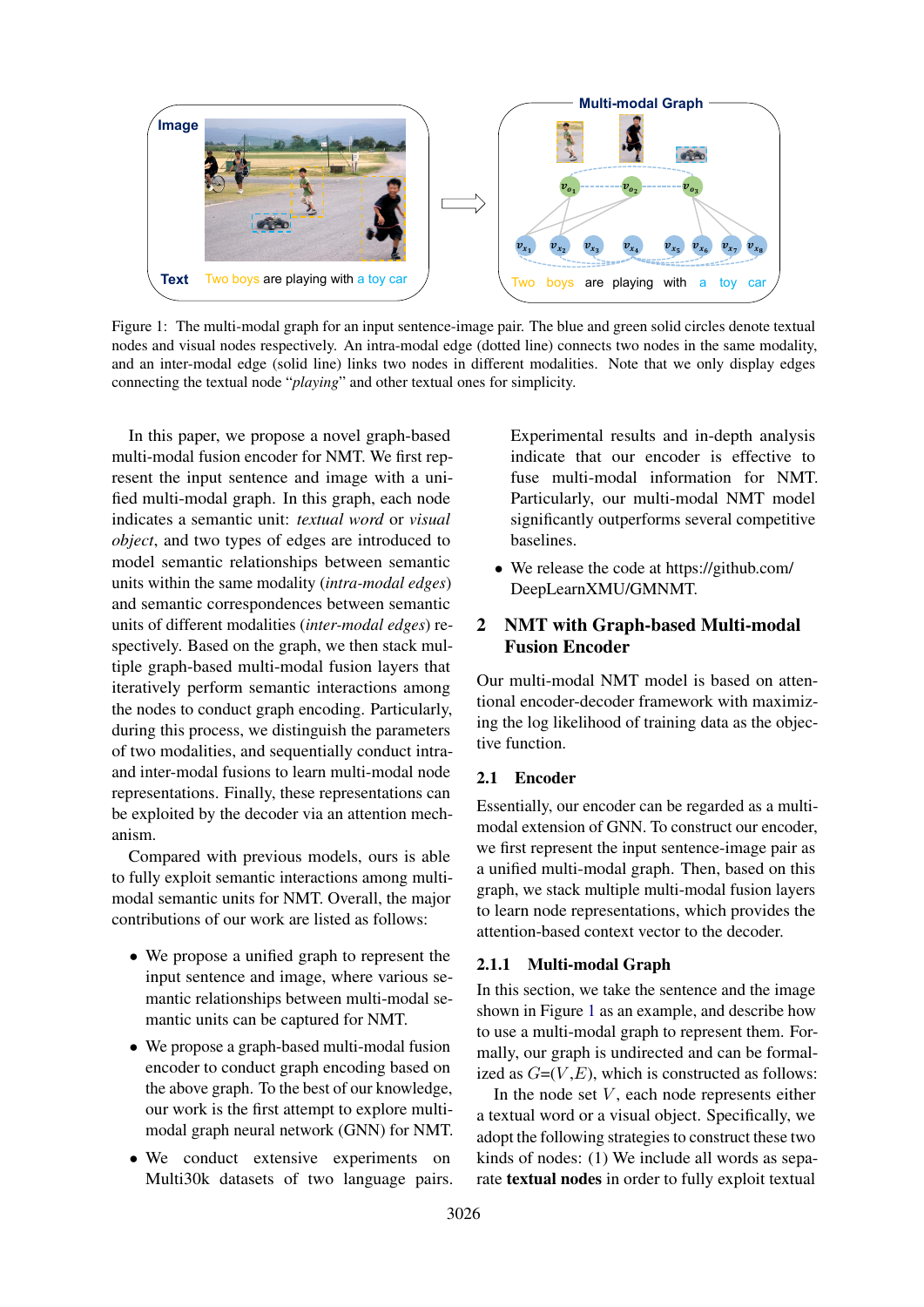<span id="page-2-0"></span>

Figure 2: The architecture of our NMT model with the graph-based multi-modal fusion encoder. Note that we actually do not apply a Visual FFN to the last layer in the encoder.

information. For example, in Figure [1,](#page-1-0) the multimodal graph contains totally eight textual nodes, each of which corresponds to a word in the input sentence; (2) We employ the Stanford parser to identify all noun phrases in the input sentence, and then apply a visual grounding toolkit [\(Yang et al.,](#page-9-4) [2019\)](#page-9-4) to detect bounding boxes (visual objects) for each noun phrase. Subsequently, all detected visual objects are included as independent visual nodes. In this way, we can effectively reduce the negative impact of abundant unrelated visual objects. Let us revisit the example in Figure [1,](#page-1-0) where we can identify two noun phrases "*Two boys*" and "*a toy car*" from the input sentence, and then include three visual objects into the multi-modal graph.

To capture various semantic relationships between multi-modal semantic units for NMT, we consider two kinds of edges in the edge set  $E: (1)$ Any two nodes in the same modality are connected by an intra-modal edge; and (2) Each textual node representing any noun phrase and the corresponding visual node are connected by an inter-modal edge. Back to Figure [1,](#page-1-0) we can observe that all visual nodes are connected to each other, and all textual nodes are fully-connected. However, only nodes  $v_{o_1}$  and  $v_{x_1}$ ,  $v_{o_1}$  and  $v_{x_2}$ ,  $v_{o_2}$  and  $v_{x_1}$ ,  $v_{o_2}$ and  $v_{x_2}$ ,  $v_{o_3}$  and  $v_{x_6}$ ,  $v_{o_3}$  and  $v_{x_7}$ ,  $v_{o_3}$  and  $v_{x_8}$  are connected by inter-modal edges.

### 2.1.2 Embedding Layer

Before inputting the multi-modal graph into the stacked fusion layers, we introduce an embedding layer to initialize the node states. Specifically, for each textual node  $v_{x_i}$ , we define its initial state  $H_{x_i}^{(0)}$  as the sum of its word embedding and position encoding [\(Vaswani et al.,](#page-9-5) [2017\)](#page-9-5). To obtain the initial state  $H_{oj}^{(0)}$  of the visual node  $v_{oj}$ , we first extract visual features from the fully-connected layer that follows the ROI pooling layer in Faster-RCNN [\(Ren et al.,](#page-9-6) [2015\)](#page-9-6), and then employ a multilayer perceptron with ReLU activation function to project these features onto the same space as textual representations.

### 2.1.3 Graph-based Multi-modal Fusion Layers

As shown in the left part of Figure [2,](#page-2-0) on the top of embedding layer, we stack L<sup>e</sup> *graph-based multimodal fusion layers* to encode the above-mentioned multi-modal graph. At each fusion layer, we sequentially conduct intra- and inter-modal fusions to update all node states. In this way, the final node states encode both the context within the same modality and the cross-modal semantic information simultaneously. Particularly, since visual nodes and textual nodes are two types of semantic units containing the information of different modalities, we apply similar operations but with different parameters to model their state update process, respectively.

Specifically, in the l-th fusion layer, both updates of textual node states  $\mathbf{H}_x^{(l)} = \{H_{x_i}^{(l)}\}\$ and visual node states  $\mathbf{H}_o^{(l)} = \{H_{o_j}^{(l)}\}\$  mainly involve the following steps: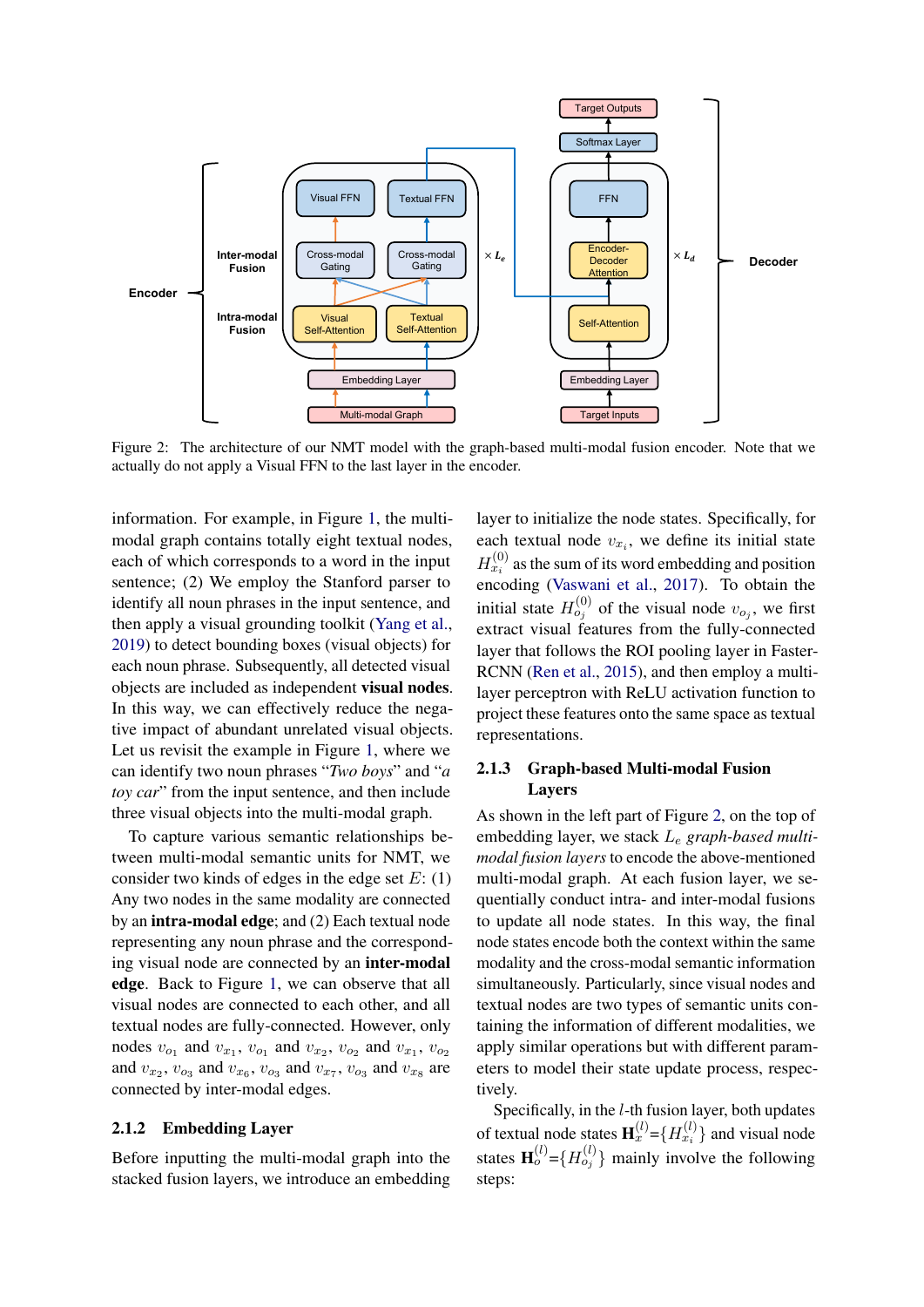Step1: Intra-modal fusion. At this step, we employ self-attention to generate the contextual representation of each node by collecting the message from its neighbors of the same modality.

Formally, the contextual representations  $\mathbf{C}_x^{(l)}$  of all textual nodes are calculated as follows:  $1$ 

$$
\mathbf{C}_x^{(l)} = \text{MultiHead}(\mathbf{H}_x^{(l-1)}, \mathbf{H}_x^{(l-1)}, \mathbf{H}_x^{(l-1)}), \tag{1}
$$

where MultiHead $(Q, K, V)$  is a multi-head selfattention function taking a query matrix  $Q$ , a key matrix  $K$ , and a value matrix  $V$  as inputs. Similarly, we generate the contextual representations  $\mathbf{C}_o^{(l)}$  of all visual nodes as

$$
\mathbf{C}_o^{(l)} = \text{MultiHead}(\mathbf{H}_o^{(l-1)}, \mathbf{H}_o^{(l-1)}, \mathbf{H}_o^{(l-1)}).
$$
 (2)

In particular, since the initial representations of visual objects are extracted from deep CNNs, we apply a simplified multi-head self-attention to preserve the initial representations of visual objects, where the learned linear projects of values and final outputs are removed.

Step2: Inter-modal fusion. Inspired by studies in multi-modal feature fusion [\(Teney et al.,](#page-9-7) [2018;](#page-9-7) [Kim et al.,](#page-9-8) [2018\)](#page-9-8), we apply a **cross-modal gat**ing mechanism with an element-wise operation to gather the semantic information of the cross-modal neighbours of each node.

Concretely, we generate the representation  $M_{x_i}^{(l)}$ of a text node  $v_{x_i}$  in the following way:

$$
M_{x_i}^{(l)} = \sum_{j \in A(v_{x_i})} \alpha_{i,j} \odot C_{o_j}^{(l)},
$$
 (3)

$$
\alpha_{i,j} = \text{Sigmoid}(\mathbf{W}_1^{(l)} C_{x_i}^{(l)} + \mathbf{W}_2^{(l)} C_{o_j}^{(l)}), \quad (4)
$$

where  $A(v_{x_i})$  is the set of neighboring visual nodes of  $v_{x_i}$ , and  $\mathbf{W}_1^{(l)}$  $_{1}^{(l)}$  and  $\mathbf{W}_{2}^{(l)}$  $2^{(i)}$  are parameter matrices. Likewise, we produce the representation  $M_{oj}^{(l)}$  of a visual node  $v_{o_j}$  as follows:

$$
M_{o_j}^{(l)} = \sum_{i \in A(v_{o_j})} \beta_{j,i} \odot C_{x_i}^{(l)},\tag{5}
$$

$$
\beta_{j,i} = \text{Sigmoid}(\mathbf{W}_3^{(l)} C_{o_j}^{(l)} + \mathbf{W}_4^{(l)} C_{x_i}^{(l)}), \quad (6)
$$

where  $A(v_{o_j})$  is the set of adjacent textual nodes of  $v_{o_j}$ , and  $\mathbf{W}_3^{(l)}$  $_3^{(l)}$  and  $\mathbf{W}_4^{(l)}$  $\binom{1}{4}$  are also parameter matrices.

The advantage is that the above fusion approach can better determine the degree of inter-modal fusion according to the contextual representations of each modality. Finally, we adopt position-wise feed forward networks FFN(∗) to generate the textual node states  $\mathbf{H}_x^{(l)}$  and visual node states  $\mathbf{H}_o^{(l)}$ :

$$
\mathbf{H}_x^{(l)} = \text{FFN}(\mathbf{M}_x^{(l)}),\tag{7}
$$

$$
\mathbf{H}_o^{(l)} = \text{FFN}(\mathbf{M}_o^{(l)}),\tag{8}
$$

where  $\mathbf{M}_x^{(l)} = \{M_{x_i}^{(l)}\}, \mathbf{M}_o^{(l)} = \{M_{o_j}^{(l)}\}$  denote the above updated representations of all textual nodes and visual nodes respectively.

## 2.2 Decoder

Our decoder is similar to the conventional Transformer decoder. Since visual information has been incorporated into all textual nodes via multiple graph-based multi-modal fusion layers, we allow the decoder to dynamically exploit the multi-modal context by only attending to textual node states.

As shown in the right part of Figure [2,](#page-2-0) we follow [Vaswani et al.](#page-9-5) [\(2017\)](#page-9-5) to stack  $L_d$  identical layers to generate target-side hidden states, where each layer l is composed of three sub-layers. Concretely, the first two sub-layers are a masked self-attention and an encoder-decoder attention to integrate targetand source-side contexts respectively:

$$
\mathbf{E}^{(l)} = \text{MultiHead}(\mathbf{S}^{(l-1)}, \mathbf{S}^{(l-1)}, \mathbf{S}^{(l-1)}), \quad (9)
$$

$$
\mathbf{T}^{(l)} = \text{MultiHead}(\mathbf{E}^{(l)}, \mathbf{H}_x^{(L_e)}, \mathbf{H}_x^{(L_e)}), \quad (10)
$$

where  $S^{(l-1)}$  denotes the target-side hidden states in the *l*-1-th layer. In particular,  $S^{(0)}$  are the embeddings of input target words. Then, a position-wise fully-connected forward neural network is uesd to produce  $S^{(l)}$  as follows:

$$
\mathbf{S}^{(l)} = \text{FFN}(\mathbf{T}^{(l)}). \tag{11}
$$

Finally, the probability distribution of generating the target sentence is defined by using a softmax layer, which takes the hidden states in the top layer as input:

$$
P(Y|X, I) = \prod_{t} \text{Softmax}(\mathbf{WS}_t^{(L_d)} + b), \quad (12)
$$

where  $X$  is the input sentence,  $I$  is the input image,  $Y$  is the target sentence, and W and  $b$  are the parameters of the softmax layer.

#### 3 Experiment

We carry out experiments on multi-modal English⇒German (En⇒De) and English⇒French (En⇒Fr) translation tasks.

<span id="page-3-0"></span><sup>&</sup>lt;sup>1</sup>For simplicity, we omit the descriptions of layer normalization and residual connection.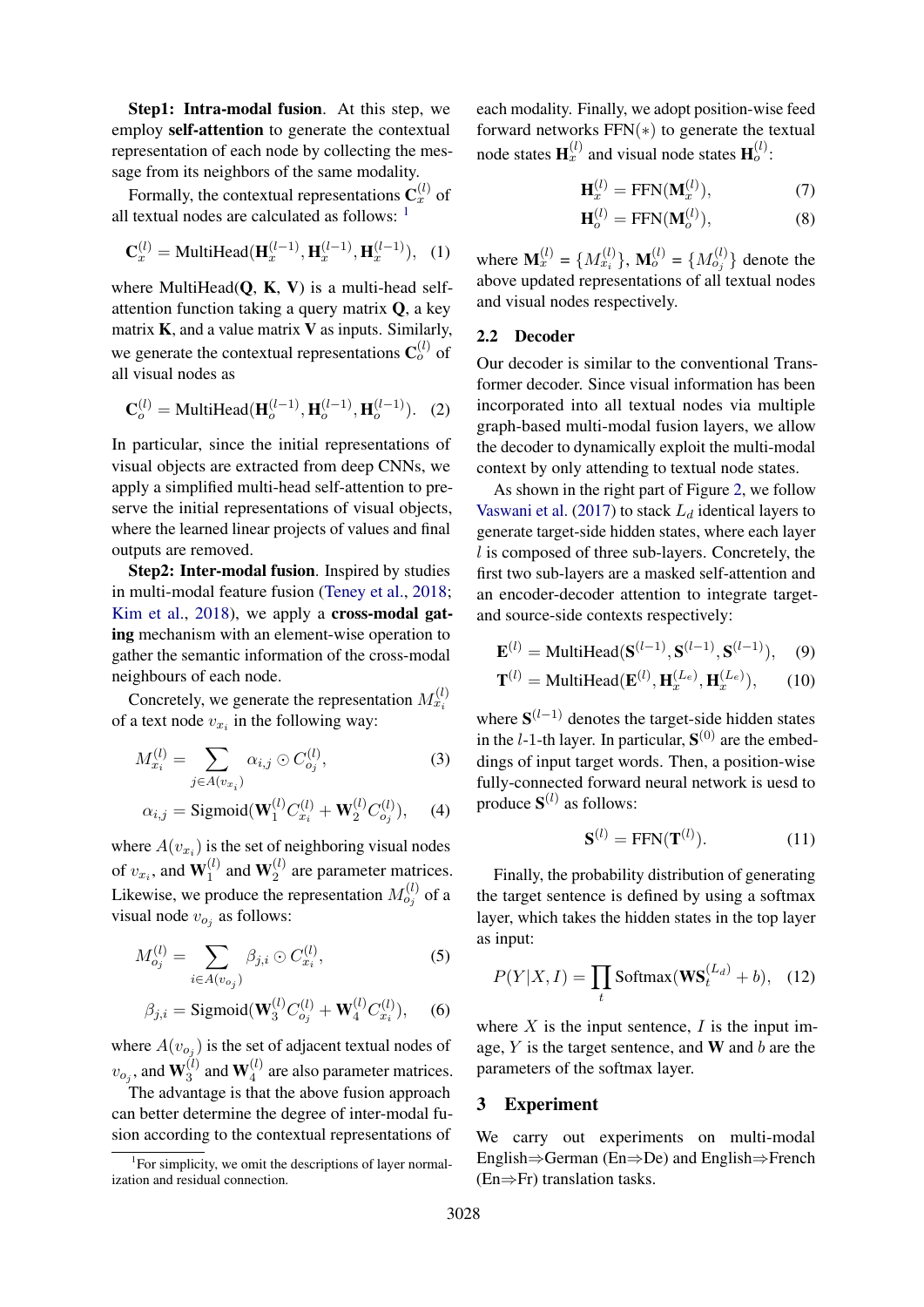### 3.1 Setup

Datasets We use the Multi30K dataset [\(Elliott](#page-9-9) [et al.,](#page-9-9) [2016\)](#page-9-9), where each image is paired with one English description and human translations into German and French. Training, validation and test sets contain 29,000, 1,014 and 1,000 instances respectively. In addition, we evaluate various models on the WMT17 test set and the ambiguous MSCOCO test set, which contain 1,000 and 461 instances respectively. Here, we directly use the preprocessed sentences  $2$  and segment words into subwords via byte pair encoding [\(Sennrich et al.,](#page-9-10) [2016\)](#page-9-10) with 10,000 merge operations.

Visual Features We first apply the Stanford parser to identify noun phrases from each source sentence, and then employ the visual ground toolkit released by [Yang et al.](#page-9-4) [\(2019\)](#page-9-4) to detect associated visual objects of the identified noun phrases. For each phrase, we keep the visual object with the highest prediction probability, so as to reduce negative effects of abundant visual objects. In each sentence, the average numbers of objects and words are around [3](#page-4-1).5 and 15.0 respectively.  $3$  Finally, we compute 2,048-dimensional features for these objects with the pre-trained ResNet-100 Faster-RCNN [\(Ren et al.,](#page-9-6) [2015\)](#page-9-6).

Settings We use Transformer [\(Vaswani et al.,](#page-9-5) [2017\)](#page-9-5) as our baseline. Since the size of training corpus is small and the trained model tends to be over-fitting, we first perform a small grid search to obtain a set of hyper-parameters on the En⇒De validation set. Specifically, the word embedding dimension and hidden size are 128 and 256 respectively. The decoder has  $L_d=4$  $L_d=4$  layers<sup>4</sup> and the number of attention heads is 4. The dropout is set to 0.5. Each batch consists of approximately 2,000 source and target tokens. We apply the Adam optimizer with a scheduled learning rate to optimize various models, and we use other same settings as [\(Vaswani](#page-9-5) [et al.,](#page-9-5) [2017\)](#page-9-5). Finally, we use the metrics BLEU [\(Pa](#page-9-11)[pineni et al.,](#page-9-11) [2002\)](#page-9-11) and METEOR [\(Denkowski and](#page-8-4) [Lavie,](#page-8-4) [2014\)](#page-8-4) to evaluate the quality of translations. Particularly, we run all models three times for each experiment and report the average results.

<span id="page-4-4"></span>

Figure 3: Results on the En⇒De validation set regarding the number  $L_e$  of graph-based multi-modal fusion layers.

Baseline Models In addition to the text-based Transformer [\(Vaswani et al.,](#page-9-5) [2017\)](#page-9-5), we adapt several effective approaches to Transformer using our visual features, and compare our model with them<sup>[5](#page-4-3)</sup>:

- ObjectAsToken(TF) [\(Huang et al.,](#page-9-0) [2016\)](#page-9-0). It is a variant of the Transformer, where all visual objects are regarded as extra source tokens and placed at the front of the input sentence.
- Enc-att(TF) [\(Delbrouck and Dupont,](#page-8-3) [2017b\)](#page-8-3). An encoder-based image attention mechanism is incorporated into Transformer, which augments each source annotation with an attention-based visual feature vector.
- Doubly-att(TF) [\(Helcl et al.,](#page-9-12) [2018\)](#page-9-12). It is a doubly attentive Transformer. In each decoder layer, a cross-modal multi-head attention sublayer is inserted before the fully connected feed-forward layer to generate the visual context vector from visual features.

We also display the performance of several dominant multi-modal NMT models such as Doubly-att(RNN) [\(Calixto et al.,](#page-8-0) [2017\)](#page-8-0), Soft-att(RNN) [\(Delbrouck and Dupont,](#page-8-2) [2017a\)](#page-8-2), Stochastic-att(RNN) [\(Delbrouck and Dupont,](#page-8-2) [2017a\)](#page-8-2), Fusion-conv(RNN) [\(Caglayan et al.,](#page-8-5) [2017\)](#page-8-5), Trg-mul(RNN) [\(Caglayan et al.,](#page-8-5) [2017\)](#page-8-5), VMMT(RNN) [\(Calixto et al.,](#page-8-1) [2019\)](#page-8-1) and Deliberation Network(TF) [\(Ive et al.,](#page-9-1) [2019\)](#page-9-1) on the same datasets.

# 3.2 Effect of Graph-based Multi-modal Fusion Layer Number L<sup>e</sup>

The number  $L_e$  of multi-modal fusion layer is an important hyper-parameter that directly determines

<span id="page-4-1"></span><span id="page-4-0"></span><sup>2</sup> http://www.statmt.org/wmt18/multimodal-task.html <sup>3</sup>There is no parsing failure for this dataset. If no noun is detected for a sentence, the object representations will be set to zero vectors and the model will degenerate to Transformer.

<span id="page-4-2"></span><sup>4</sup>The encoder of the text-based Transformer also has 4 layers.

<span id="page-4-3"></span><sup>&</sup>lt;sup>5</sup>We use suffixes "(**RNN**)" and "(**TF**)" to represent RNNand Transformer-style NMT models, respectively.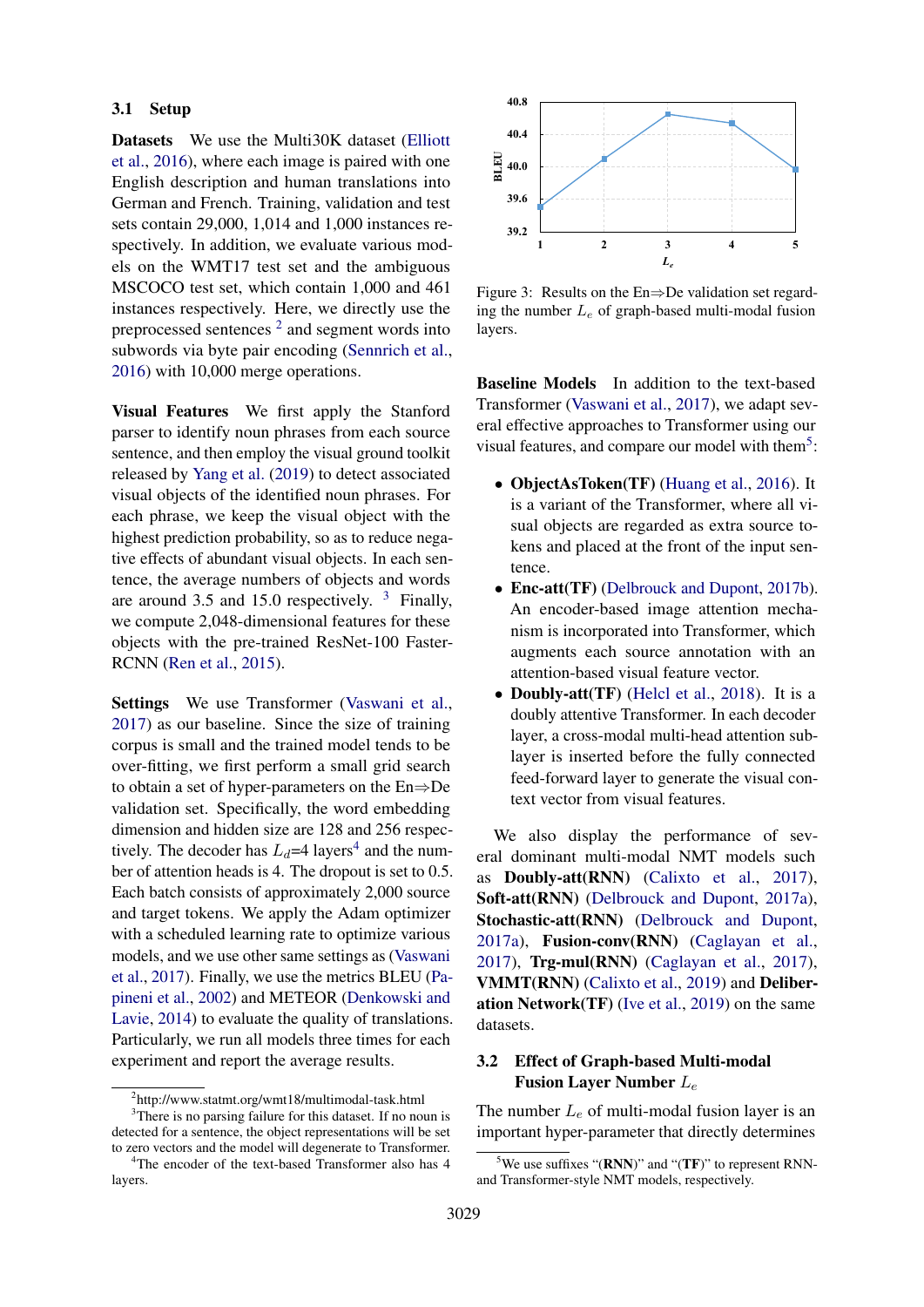<span id="page-5-0"></span>

|                                                   | $En \Rightarrow De$ |                 |             |                 |      |               |  |
|---------------------------------------------------|---------------------|-----------------|-------------|-----------------|------|---------------|--|
| Model                                             |                     | <b>Test2016</b> |             | <b>Test2017</b> |      | <b>MSCOCO</b> |  |
|                                                   | <b>BLEU</b>         | <b>METEOR</b>   | <b>BLEU</b> | <b>METEOR</b>   | BLEU | <b>METEOR</b> |  |
| <b>Existing Multi-modal NMT Systems</b>           |                     |                 |             |                 |      |               |  |
| Doubly-att(RNN) (Calixto et al., 2017)            | 36.5                | 55.0            |             |                 |      |               |  |
| Soft-att(RNN) (Delbrouck and Dupont, 2017a)       | 37.6                | 55.3            |             |                 |      |               |  |
| Stochastic-att(RNN) (Delbrouck and Dupont, 2017a) | 38.2                | 55.4            |             |                 |      |               |  |
| Fusion-conv(RNN) (Caglayan et al., 2017)          | 37.0                | 57.0            | 29.8        | 51.2            | 25.1 | 46.0          |  |
| Trg-mul(RNN)(Caglayan et al., 2017)               | 37.8                | 57.7            | 30.7        | 52.2            | 26.4 | 47.4          |  |
| VMMT(RNN) (Calixto et al., 2019)                  | 37.7                | 56.0            | 30.1        | 49.9            | 25.5 | 44.8          |  |
| Deliberation Network(TF) (Ive et al., 2019)       | 38.0                | 55.6            |             |                 |      |               |  |
| <b>Our Multi-modal NMT Systems</b>                |                     |                 |             |                 |      |               |  |
| Transformer (Vaswani et al., 2017)                | 38.4                | 56.5            | 30.6        | 50.4            | 27.3 | 46.2          |  |
| ObjectAsToken(TF) (Huang et al., 2016)            | 39.0                | 57.2            | 31.7        | 51.3            | 28.4 | 47.0          |  |
| Enc-att(TF) (Delbrouck and Dupont, 2017b)         | 38.7                | 56.6            | 31.3        | 50.6            | 28.0 | 46.6          |  |
| Doubly-att(TF) (Helcl et al., 2018)               | 38.8                | 56.8            | 31.4        | 50.5            | 27.4 | 46.5          |  |
| Our model                                         | 39.8                | 57.6            | 32.2        | 51.9            | 28.7 | 47.6          |  |

Table 1: Experimental results on the En⇒De translation task.

the degree of fine-grained semantic fusion in our encoder. Thus, we first inspect its impact on the EN⇒DE validation set.

Figure [3](#page-4-4) provides the experimental results using different  $L_e$  and our model achieves the best performance when  $L_e$  is 3. Hence, we use  $L_e$ =3 in all subsequent experiments.

#### 3.3 Results on the En⇒De Translation Task

Table [1](#page-5-0) shows the main results on the  $En \Rightarrow De$  translation task. Ours outperforms most of the existing models and all baselines, and is comparable to Fusion-conv(RNN) and Trg-mul(RNN) on ME-TEOR. The two results are from the state-of-the-art system on the WMT2017 test set, which is selected based on METEOR. Comparing the baseline models, we draw the following interesting conclusions:

First, our model outperforms ObjectAsTo ken(TF), which concatenates regional visual features with text to form attendable sequences and employs self-attention mechanism to conduct intermodal fusion. The underlying reasons consist of two aspects: explicitly modeling semantic correspondences between semantic units of different modalities, and distinguishing model parameters for different modalities.

Second, our model also significantly outperforms Enc-att(TF). Note that Enc-att(TF) can be considered as a single-layer semantic fusion encoder. In addition to the advantage of explicitly modeling semantic correspondences, we conjecture that multi-layer multi-modal semantic interactions are also beneficial to NMT.

Third, compared with Doubly-att(TF) simply using an attention mechanism to exploit visual in-

<span id="page-5-1"></span>

Figure 4: BLEU scores on different translation groups divided according to source sentence lengths.

<span id="page-5-2"></span>

Figure 5: BLEU scores on different translation groups divided according to source phrase numbers.

formation, our model achieves a significant improvement, because of sufficient multi-modal fusion in our encoder.

Besides, we divide our test sets into different groups based on the lengths of source sentences and the numbers of noun phrases, and then compare the performance of different models in each group. Figures [4](#page-5-1) and [5](#page-5-2) report the BLEU scores on these groups. Overall, our model still consistently achieves the best performance in all groups. Thus, we confirm again the effectiveness and gen-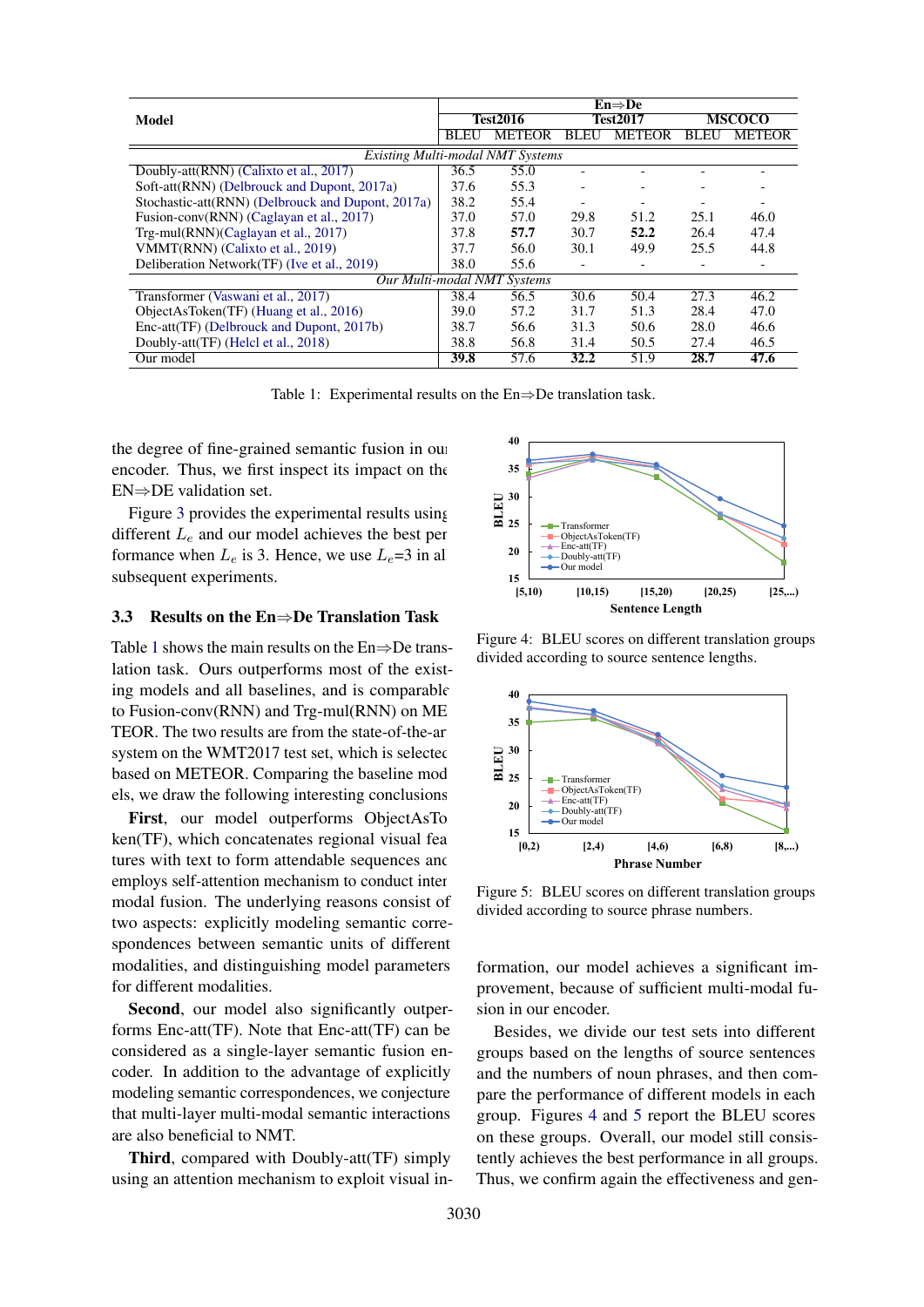<span id="page-6-1"></span>

|                                                                    | $En \Rightarrow De$ |        |          |                  |               |               |
|--------------------------------------------------------------------|---------------------|--------|----------|------------------|---------------|---------------|
| Model                                                              | Test2016            |        | Test2017 |                  | <b>MSCOCO</b> |               |
|                                                                    | BLEU                | METEOR |          | BLEU METEOR BLEU |               | <b>METEOR</b> |
| Our model                                                          | 39.8                | 57.6   | 32.2     | 51.9             | 28.7          | 47.6          |
| w/o inter-modal fusion                                             | 38.7                | 56.7   | 30.7     | 50.6             | 27.0          | 46.7          |
| visual grounding $\Rightarrow$ fully-connected                     | 36.4                | 53.4   | 28.3     | 47.0             | 24.4          | 42.9          |
| different parameters $\Rightarrow$ unified parameters              | 39.2                | 57.3   | 31.9     | 51.4             | 27.7          | 47.4          |
| w/ attending to visual nodes                                       | 39.6                | 57.3   | 32.0     | 51.3             | 27.9          | 46.8          |
| attending to textual nodes $\Rightarrow$ attending to visual nodes | 30.9                | 48.6   | 22.3     | 41.5             | 20.4          | 38.7          |

Table 2: Ablation study of our model on the  $EN \Rightarrow DE$  translation task.

<span id="page-6-2"></span>

|                                             | En⇒Fr |                 |                 |               |  |  |
|---------------------------------------------|-------|-----------------|-----------------|---------------|--|--|
| Model                                       |       | <b>Test2016</b> | <b>Test2017</b> |               |  |  |
|                                             | BLEU  | <b>METEOR</b>   | BLEU            | <b>METEOR</b> |  |  |
| Existing Multi-modal NMT Systems            |       |                 |                 |               |  |  |
| Fusion-conv(RNN) (Caglayan et al., 2017)    | 53.5  | 70.4            | 51.6            | 68.6          |  |  |
| Trg-mul(RNN)(Caglayan et al., 2017)         | 54.7  | 71.3            | 52.7            | 69.5          |  |  |
| Deliberation Network(TF) (Ive et al., 2019) | 59.8  | 74.4            | -               | -             |  |  |
| Our Multi-modal NMT Systems                 |       |                 |                 |               |  |  |
| Transformer (Vaswani et al., 2017)          | 59.5  | 73.7            | 52.0            | 68.0          |  |  |
| ObjectAsToken(TF) (Huang et al., 2016)      | 60.0  | 74.3            | 52.9            | 68.6          |  |  |
| Enc-att(TF) (Delbrouck and Dupont, 2017b)   | 60.0  | 74.3            | 52.8            | 68.3          |  |  |
| Doubly-att(TF) (Helcl et al., 2018)         | 59.9  | 74.1            | 52.4            | 68.1          |  |  |
| Our model                                   | 60.9  | 74.9            | 53.9            | 69.3          |  |  |

Table 3: Experimental results on the En⇒Fr translation task.

<span id="page-6-0"></span>

| Model             | Training | Decoding | Parameter |
|-------------------|----------|----------|-----------|
| Transformer       | 2.6K     | 17.8     | 3.4M      |
| ObjectAsToken(TF) | 1.6K     | 17.2     | 3.7M      |
| $Enc-att(TF)$     | 1.3K     | 16.9     | 3.6M      |
| Doubly-att(TF)    | 1.0K     | 12.9     | 3.8M      |
| Our model         | 1 1 K    | 16.7     | 4.0M      |

Table 4: Training speed (tokens/second), decoding speed (sentences/second) and the number of parameters of different models on the En⇒De translation task.

erality of our proposed model. Note that in the sentences with more phrases, which are usually long sentences, the improvements of our model over baselines are more significant. We speculate that long sentences often contain more ambiguous words. Thus compared with short sentences, long sentences may require visual information to be better exploited as supplementary information, which can be achieved by the multi-modal semantic interaction of our model.

We also show the training and decoding speed of our model and the baselines in Table [4.](#page-6-0) During training, our model can process approximately 1.1K tokens per second, which is comparable to other multi-modal baselines. When it comes to decoding procedure, our model translates about 16.7 sentences per second and the speed drops slightly compared to Transformer. Moreover, our model only introduces a small number of extra parameters

and achieves better performance.

### 3.4 Ablation Study

To investigate the effectiveness of different components, we further conduct experiments to compare our model with the following variants in Table [2:](#page-6-1)

(1) *w/o inter-modal fusion*. In this variant, we apply two separate Transformer encoders to learn the semantic representations of words and visual objects, respectively, and then use the doublyattentive decoder [\(Helcl et al.,](#page-9-12) [2018\)](#page-9-12) to incorporate textual and visual contexts into the decoder. The result in line 3 indicates that removing the intermodal fusion leads to a significant performance drop. It suggests that semantic interactions among multi-modal semantic units are indeed useful for multi-modal representation learning.

(2) *visual grounding*  $\Rightarrow$  *fully-connected.* We make the words and visual objects fully-connected to establish the inter-modal correspondences. The result in line 4 shows that this change causes a significant performance decline. The underlying reason is the fully-connected semantic correspondences introduce much noise to our model.

(3) *different parameters*  $\Rightarrow$  *unified parameters.* When constructing this variant, we assign unified parameters to update node states in different modalities. Apparently, the performance drop reported in line 5 also demonstrates the validity of our ap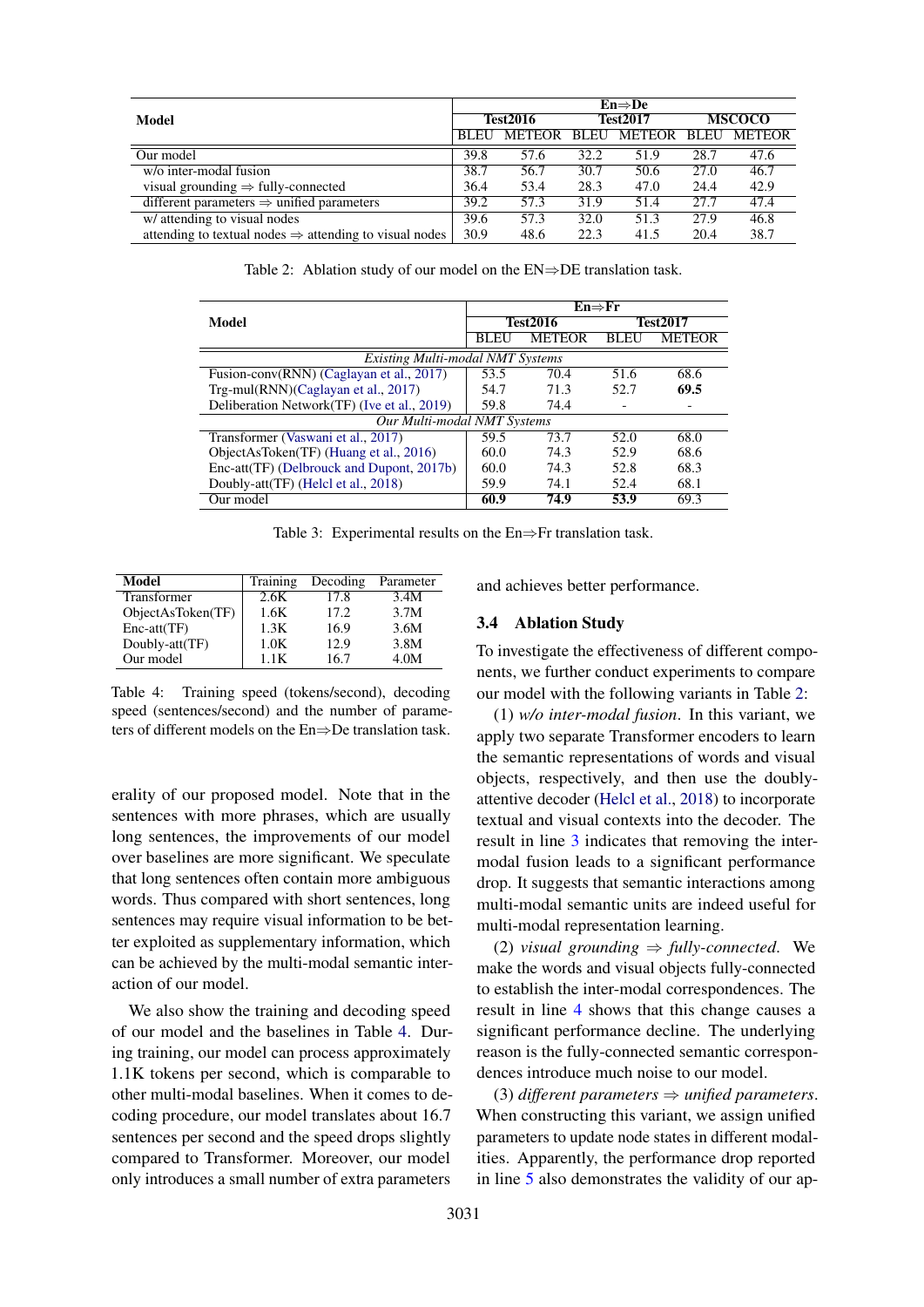proach using different parameters.

(4) *w/ attending to visual nodes*. Different from our model attending to only textual nodes, we allow our decoder of this variant to consider both two types of nodes using doubly-attentive decoder. From line 6, we can observe that considering all nodes does not bring further improvement. The result confirms our previous assumption that visual information has been fully incorporated into textual nodes in our encoder.

(5) *attending to textual nodes* ⇒ *attending to visual nodes*. However, when only considering visual nodes, the model performance drops drastically (line 7). This is because the number of visual nodes is far fewer than that of textual nodes, which is unable to produce sufficient context for translation.

## 3.5 Case Study

Figure [6](#page-8-6) displays the 1-best translations of a sampled test sentence generated by different models. The phrase "*a skateboarding ramp*" is not translated correctly by all baselines, while our model correctly translates it. This reveals that our encoder is able to learn more accurate representations.

### 3.6 Results on the En⇒Fr Translation Task

We also conduct experiments on the EN⇒Fr dataset. From Table [3,](#page-6-2) our model still achieves better performance compared to all baselines, which demonstrates again that our model is effective and general to different language pairs in multi-modal NMT.

## 4 Related Work

Multi-modal NMT [Huang et al.](#page-9-0) [\(2016\)](#page-9-0) first incorporate global or regional visual features into attention-based NMT. [Calixto and Liu](#page-8-7) [\(2017\)](#page-8-7) also study the effects of incorporating global visual features into different NMT components. [Elliott](#page-9-13) and Kádár [\(2017\)](#page-9-13) share an encoder between a translation model and an image prediction model to learn visually grounded representations. Besides, the most common practice is to use attention mechanisms to extract visual contexts for multimodal NMT [\(Caglayan et al.,](#page-8-8) [2016;](#page-8-8) [Calixto et al.,](#page-8-0) [2017;](#page-8-0) [Delbrouck and Dupont,](#page-8-2) [2017a](#page-8-2)[,b;](#page-8-3) [Barrault](#page-8-9) [et al.,](#page-8-9) [2018\)](#page-8-9). Recently, [Ive et al.](#page-9-1) [\(2019\)](#page-9-1) propose a translate-and-refine approach and [Calixto et al.](#page-8-1) [\(2019\)](#page-8-1) employ a latent variable model to capture the multi-modal interactions for multi-modal NMT. Apart from model design, [Elliott](#page-9-14) [\(2018\)](#page-9-14) reveal that visual information seems to be ignored by the multimodal NMT models. [Caglayan et al.](#page-8-10) [\(2019\)](#page-8-10) conduct a systematic analysis and show that visual information can be better leveraged under limited textual context.

Different from the above-mentioned studies, we first represent the input sentence-image pair as a unified graph, where various semantic relationships between multi-modal semantic units can be effectively captured for multi-modal NMT. Benefiting from the multi-modal graph, we further introduce an extended GNN to conduct graph encoding via multi-modal semantic interactions.

Note that if we directly adapt the approach proposed by [Huang et al.](#page-9-0) [\(2016\)](#page-9-0) into Transformer, the model (ObjectAsToken(TF)) also involves multimodal fusion. However, ours is different from it in following aspects: (1) We first learn the contextual representation of each node within the same modality, so that it can better determine the degree of inter-modal fusion according to its own context. (2) We assign different encoding parameters to different modalities, which has been shown effective in our experiments.

Additionally, the recent study LXMERT [\(Tan](#page-9-3) [and Bansal,](#page-9-3) [2019\)](#page-9-3) also models relationships between vision and language, which differs from ours in following aspects: (1) [Tan and Bansal](#page-9-3) [\(2019\)](#page-9-3) first apply two transformer encoders for two modalities, and then stack two cross-modality encoders to conduct multi-modal fusion. In contrast, we sequentially conduct self-attention and cross-modal gating at each layer. (2) [Tan and Bansal](#page-9-3) [\(2019\)](#page-9-3) leverage an attention mechanism to implicitly establish cross-modal relationships via large-scale pretraining, while we utilize visual grounding to capture explicit cross-modal correspondences. (3) We focus on multi-modal NMT rather than visionand-language reasoning in [\(Tan and Bansal,](#page-9-3) [2019\)](#page-9-3).

Graph Neural Networks Recently, GNNs [\(Marco Gori and Scarselli,](#page-9-15) [2005\)](#page-9-15) including gated graph neural network [\(Li et al.,](#page-9-16) [2016\)](#page-9-16), graph convolutional network [\(Duvenaud et al.,](#page-8-11) [2015;](#page-8-11) [Kipf](#page-9-17) [and Welling,](#page-9-17) [2017\)](#page-9-17) and graph attention network [\(Velickovic et al.,](#page-9-18) [2018\)](#page-9-18) have been shown effective in many tasks such as VQA [\(Teney et al.,](#page-9-19) [2017;](#page-9-19) [Norcliffe-Brown et al.,](#page-9-20) [2018;](#page-9-20) [Li et al.,](#page-9-21) [2019\)](#page-9-21), text generation [\(Gildea et al.,](#page-9-22) [2018;](#page-9-22) [Becky et al.,](#page-8-12) [2018;](#page-8-12) [Song et al.,](#page-9-23) [2018b,](#page-9-23) [2019\)](#page-9-24) and text representation [\(Zhang et al.,](#page-10-1) [2018;](#page-10-1) [Yin et al.,](#page-10-2) [2019;](#page-10-2) [Song et al.,](#page-9-25)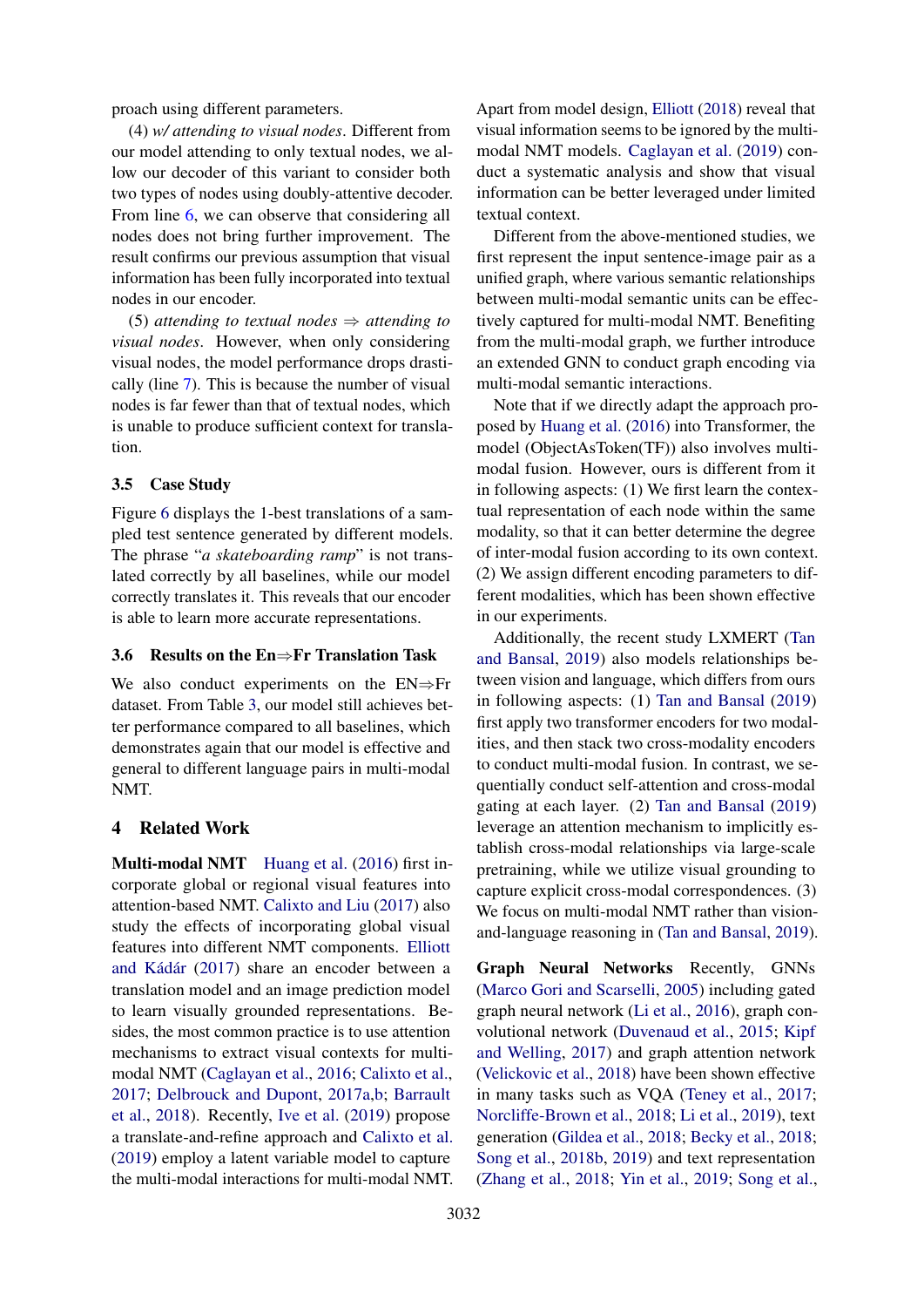<span id="page-8-6"></span>

Figure 6: A translation example of different multi-modal NMT models. The baseline models do not accurately understand the phrase "*a skateboarding ramp*" (orange), while our model correctly translate it.

### [2018a;](#page-9-25) [Xue et al.,](#page-9-26) [2019\)](#page-9-26).

In this work, we mainly focus on how to extend GNN to fuse multi-modal information in NMT. Close to our work, [Teney et al.](#page-9-19) [\(2017\)](#page-9-19) introduce GNN for VQA. The main difference between their work and ours is that they build an individual graph for each modality, while we use a unified multimodal graph.

### 5 Conclusion

In this paper, we have proposed a novel graphbased multi-modal fusion encoder, which exploits various semantic relationships between multimodal semantic units for NMT. Experiment results and analysis on the Multi30K dataset demonstrate the effectiveness of our model.

In the future, we plan to incorporate attributes of visual objects and dependency trees to enrich the multi-modal graphs. Besides, how to introduce scene graphs into multi-modal NMT is a worthy problem to explore. Finally, we will apply our model into other multi-modal tasks such as multimodal sentiment analysis.

#### Acknowledgments

This work was supported by the Beijing Advanced Innovation Center for Language Resources (No. TYR17002), the National Natural Science Foundation of China (No. 61672440), and the Scientific Research Project of National Language Committee of China (No. YB135-49).

### References

- <span id="page-8-9"></span>Loïc Barrault, Fethi Bougares, Lucia Specia, Chiraag Lala, Desmond Elliott, and Stella Frank. 2018. Findings of the third shared task on multimodal machine translation. In *Proceedings of WMT 2018*, pages 304–323.
- <span id="page-8-12"></span>Daniel Becky, Gholamreza Haffariz, and Trevor Cohn. 2018. Graph-to-sequence learning using gated

graph neural networks. In *Proceedings of ACL 2018*, pages 273–283.

- <span id="page-8-5"></span>Ozan Caglayan, Walid Aransa, Adrien Bardet, Mercedes García-Martínez, Fethi Bougares, Loïc Barrault, Marc Masana, Luis Herranz, and Joost van de Weijer. 2017. LIUM-CVC submissions for WMT17 multimodal translation task. In *Proceedings of WMT 2017*, pages 432–439.
- <span id="page-8-8"></span>Ozan Caglayan, Loïc Barrault, and Fethi Bougares. 2016. Multimodal attention for neural machine translation. *CoRR*, abs/1609.03976.
- <span id="page-8-10"></span>Ozan Caglayan, Pranava Madhyastha, Lucia Specia, and Loïc Barrault. 2019. Probing the need for visual context in multimodal machine translation. In *Proceedings of NAACL-HLT 2019*, pages 4159–4170.
- <span id="page-8-7"></span>Iacer Calixto and Qun Liu. 2017. Incorporating global visual features into attention-based neural machine translation. In *Proceedings of ACL 2017*, pages 992– 1003.
- <span id="page-8-0"></span>Iacer Calixto, Qun Liu, and Nick Campbell. 2017. Doubly-attentive decoder for multi-modal neural machine translation. In *Proceedings of ACL 2017*, pages 1913–1924.
- <span id="page-8-1"></span>Iacer Calixto, Miguel Rios, and Wilker Aziz. 2019. Latent variable model for multi-modal translation. In *Proceedings of ACL 2019*, pages 6392–6405.
- <span id="page-8-2"></span>Jean-Benoit Delbrouck and Stéphane Dupont. 2017a. An empirical study on the effectiveness of images in multimodal neural machine translation. In *Proceedings of EMNLP 2017*, pages 910–919.
- <span id="page-8-3"></span>Jean-Benoit Delbrouck and Stéphane Dupont. 2017b. Modulating and attending the source image during encoding improves multimodal translation. *CoRR*, abs/1712.03449.
- <span id="page-8-4"></span>Michael J. Denkowski and Alon Lavie. 2014. Meteor universal: Language specific translation evaluation for any target language. In *Proceedings of WMT 2014*, pages 376–380.
- <span id="page-8-11"></span>David K. Duvenaud, Dougal Maclaurin, Jorge Aguilera-Iparraguirre, Rafael Gómez-Bombarelli, Timothy Hirzel, Alán Aspuru-Guzik, and Ryan P. Adams. 2015. Convolutional networks on graphs for learning molecular fingerprints. In *Proceedings of NeurIPS 2015*, pages 2224–2232.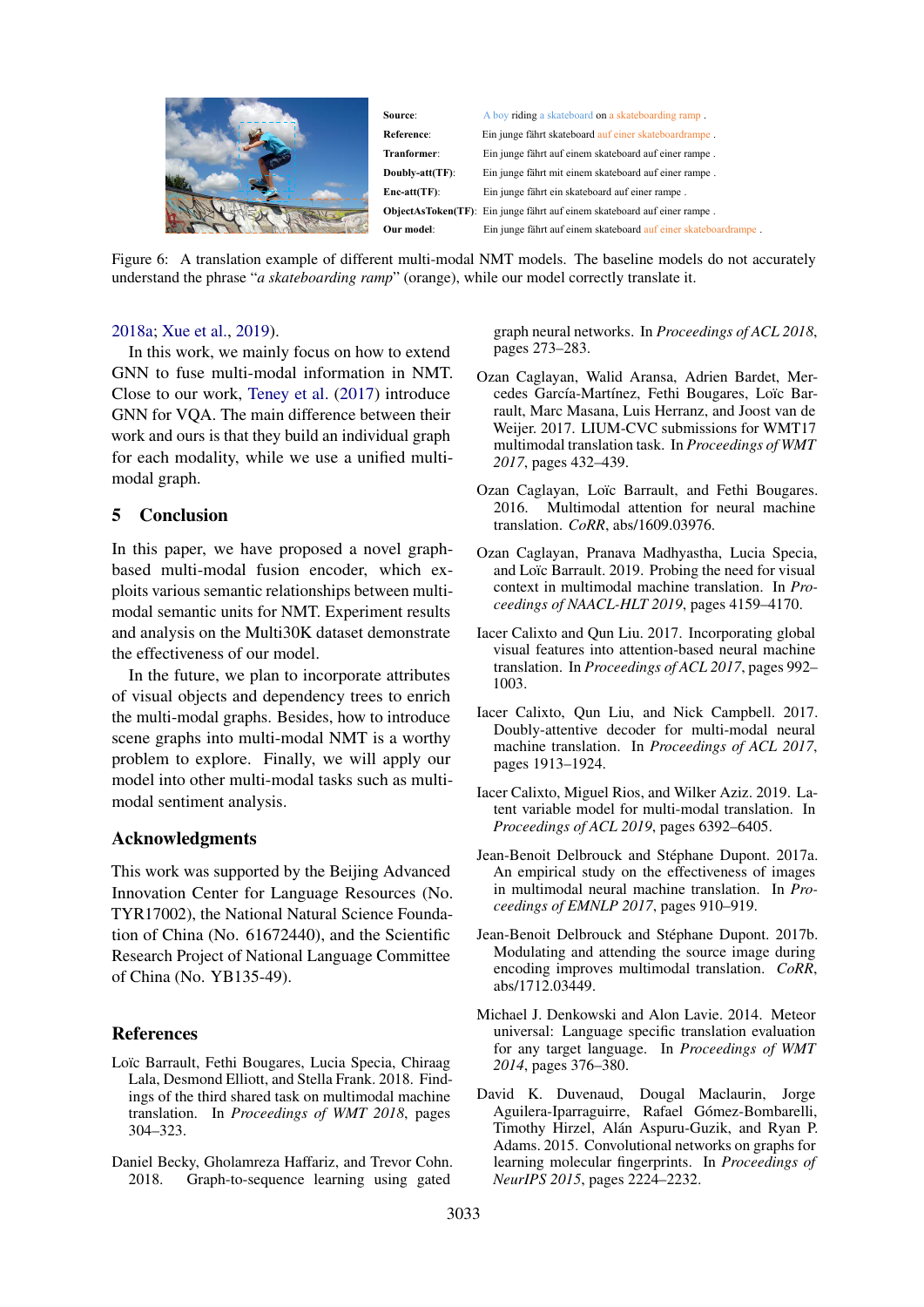- <span id="page-9-14"></span>Desmond Elliott. 2018. Adversarial evaluation of multimodal machine translation. In *Proceedings of EMNLP 2018*, pages 2974–2978.
- <span id="page-9-9"></span>Desmond Elliott, Stella Frank, Khalil Sima'an, and Lucia Specia. 2016. Multi30k: Multilingual englishgerman image descriptions. In *Proceedings of ACL 2016*, pages 70–74.
- <span id="page-9-13"></span>Desmond Elliott and Ákos Kádár, 2017. Imagination improves multimodal translation. In *Proceedings of IJCNLP 2017*, pages 130–141.
- <span id="page-9-22"></span>Daniel Gildea, Zhiguo Wang, Yue Zhang, and Linfeng Song. 2018. A graph-to-sequence model for amr-totext generation. In *Proceedings of ACL 2018*, pages 1616–1626.
- <span id="page-9-12"></span>Jindrich Helcl, Jindrich Libovický, and Dusan Varis. 2018. CUNI system for the WMT18 multimodal translation task. In *Proceedings of WMT 2018*, pages 616–623.
- <span id="page-9-0"></span>Po-Yao Huang, Frederick Liu, Sz-Rung Shiang, Jean Oh, and Chris Dyer. 2016. Attention-based multimodal neural machine translation. In *Proceedings of WMT 2016*, pages 639–645.
- <span id="page-9-1"></span>Julia Ive, Pranava Madhyastha, and Lucia Specia. 2019. Distilling translations with visual awareness. In *Proceedings of ACL 2019*, pages 6525–6538.
- <span id="page-9-8"></span>Jin-Hwa Kim, Jaehyun Jun, and Byoung-Tak Zhang. 2018. Bilinear attention networks. In *Proceedings of NeurIPS 2018*, pages 1571–1581.
- <span id="page-9-17"></span>Thomas N. Kipf and Max Welling. 2017. Semisupervised classification with graph convolutional networks. In *Proceedings of ICLR 2017*.
- <span id="page-9-2"></span>Kuang-Huei Lee, Xi Chen, Gang Hua, Houdong Hu, and Xiaodong He. 2018. Stacked cross attention for image-text matching. In *Proceedings of ECCV 2018*, pages 212–228.
- <span id="page-9-21"></span>Linjie Li, Zhe Gan, Yu Cheng, and Jingjing Liu. 2019. Relation-aware graph attention network for visual question answering. In *Proceedings of ICCV 2019*, pages 10312–10321.
- <span id="page-9-16"></span>Yujia Li, Daniel Tarlow, Marc Brockschmidt, and Richard S. Zemel. 2016. Gated graph sequence neural networks. In *Proceedings of ICLR 2016*.
- <span id="page-9-15"></span>Gabriele Monfardini Marco Gori and Franco Scarselli. 2005. A new model for learning in graph domains. In *Proceedings of IJCNN 2005*, pages 729–734.
- <span id="page-9-20"></span>Will Norcliffe-Brown, Stathis Vafeias, and Sarah Parisot. 2018. Learning conditioned graph structures for interpretable visual question answering. In *Proceedings of NeurIPS 2018*, pages 8344–8353.
- <span id="page-9-11"></span>Kishore Papineni, Salim Roukos, Todd Ward, and Wei-Jing Zhu. 2002. Bleu: a method for automatic evaluation of machine translation. In *Proceedings of ACL 2002*, pages 311–318.
- <span id="page-9-6"></span>Shaoqing Ren, Kaiming He, Ross B. Girshick, and Jian Sun. 2015. Faster R-CNN: towards real-time object detection with region proposal networks. In *Proceedings of NeurIPS 2015*, pages 91–99.
- <span id="page-9-10"></span>Rico Sennrich, Barry Haddow, and Alexandra Birch. 2016. Neural machine translation of rare words with subword units. In *Proceedings of ACL 2016*, pages 1715–1725.
- <span id="page-9-24"></span>Linfeng Song, Daniel Gildea, Yue Zhang, Zhiguo Wang, and Jinsong Su. 2019. Semantic neural machine translation using amr. *Transactions of the Association for Computational Linguistics*, 7:19–31.
- <span id="page-9-25"></span>Linfeng Song, Zhiguo Wang, Mo Yu, Yue Zhang, Radu Florian, and Daniel Gildea. 2018a. Exploring graph-structured passage representation for multihop reading comprehension with graph neural networks. *arXiv preprint arXiv:1809.02040*.
- <span id="page-9-23"></span>Linfeng Song, Yue Zhang, Zhiguo Wang, and Daniel Gildea. 2018b. A graph-to-sequence model for amrto-text generation. In *Proceedings of ACL 2018*, pages 1616–1626.
- <span id="page-9-3"></span>Hao Tan and Mohit Bansal. 2019. LXMERT: learning cross-modality encoder representations from transformers. In *Proceedings of EMNLP 2019*, pages 5099–5110.
- <span id="page-9-7"></span>Damien Teney, Peter Anderson, Xiaodong He, and Anton van den Hengel. 2018. Tips and tricks for visual question answering: Learnings from the 2017 challenge. In *Proceedings of CVPR 2018*, pages 4223– 4232.
- <span id="page-9-19"></span>Damien Teney, Lingqiao Liu, and Anton van den Hengel. 2017. Graph-structured representations for visual question answering. In *Proceedings of CVPR 2017*, pages 3233–3241.
- <span id="page-9-5"></span>Ashish Vaswani, Noam Shazeer, Niki Parmar, Jakob Uszkoreit, Llion Jones, Aidan N. Gomez, Lukasz Kaiser, and Illia Polosukhin. 2017. Attention is all you need. In *Proceedings of NeurIPS 2017*, pages 4831–4836.
- <span id="page-9-18"></span>Petar Velickovic, Guillem Cucurull, Arantxa Casanova, Adriana Romero, Pietro Lio, and Yoshua Bengio. ` 2018. Graph attention networks. In *Proceedings of ICLR 2018*.
- <span id="page-9-26"></span>Mengge Xue, Weiming Cai, Jinsong Su, Linfeng Song, Yubin Ge, Yubao Liu, and Bin Wang. 2019. Neural collective entity linking based on recurrent random walk network learning. In *Proceedings of IJ-CAI 2019*, pages 5327–5333.
- <span id="page-9-4"></span>Zhengyuan Yang, Boqing Gong, Liwei Wang, Wenbing Huang, Dong Yu, and Jiebo Luo. 2019. A fast and accurate one-stage approach to visual grounding. In *Proceedings of ICCV 2019*, pages 4682–4692.